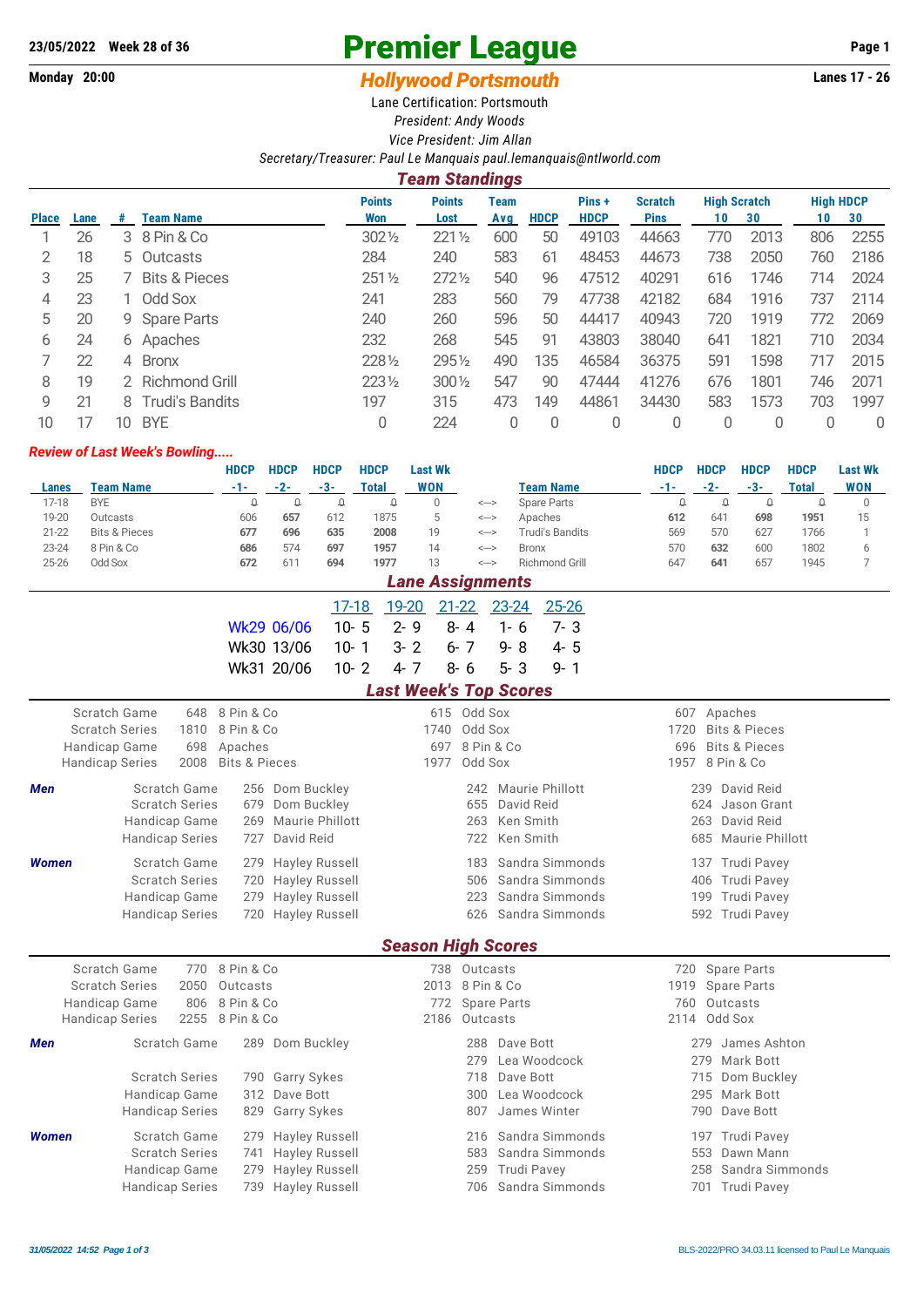| 23/05/2022          | <b>Week 28 of 36</b>        |                 |                |                 | <b>Premier League</b> |            |       |            |              |                             | Page 2              |                            |                     |                            |
|---------------------|-----------------------------|-----------------|----------------|-----------------|-----------------------|------------|-------|------------|--------------|-----------------------------|---------------------|----------------------------|---------------------|----------------------------|
| <b>Team Rosters</b> |                             |                 |                |                 |                       |            |       |            |              |                             |                     |                            |                     |                            |
| ID#<br><b>Name</b>  |                             | <b>Avg HDCP</b> |                | <b>Pins Gms</b> |                       | $-1-$      | $-2-$ | $-3-$      | <b>Total</b> | <b>HDCP</b><br><b>Total</b> | <b>High</b><br>Game | <b>High</b><br><b>Sers</b> | <b>HDCP</b><br>Game | <b>HDCP</b><br><b>Sers</b> |
|                     | 1 - Odd Sox Lane 23         |                 |                |                 |                       |            |       |            |              |                             |                     |                            |                     |                            |
| 1                   | Ken Smith                   | 178             | 33             | 10716           | 60                    | 201        | 190   | 229        | 620          | 722                         | 255                 | 641                        | 291                 | 749                        |
| 41                  | John Gould                  | 185             | 28             | 6692            | 36                    | 169        | 163   | 202        | 534          | 615                         | 237                 | 676                        | 265                 | 760                        |
| 3                   | James Ashton                | 197             | 18             | 13617           | 69                    | 223        | 179   | 184        | 586          | 640                         | 279                 | 711                        | 288                 | 738                        |
|                     | 2 Phil Cullimore            | 186             | 27             | 10647           | 57                    |            |       |            | 0            | 0                           | 233                 | 613                        | 261                 | 697                        |
|                     |                             |                 |                |                 |                       |            |       |            |              |                             |                     |                            |                     |                            |
|                     | 2 - Richmond Grill Lane 19  |                 |                |                 |                       |            |       |            |              |                             |                     |                            |                     |                            |
| 4                   | Maurie Phillott             | 187             | 26             | 12405           | 66                    | 170        | 242   | 192        | 604          | 685                         | 249                 | 644                        | 276                 | 725                        |
| 5                   | <b>Steve Porter</b>         | 180             | 32             | 5404            | 30                    | 192        | 147   | 184        | 523          | 619                         | 225                 | 621                        | 255                 | 675                        |
| 6                   | Paul Le Manquaius           | 180             | 32             | 10809           | 60                    | 194        | 161   | 190        | 545          | 641                         | 224                 | 622                        | 256                 | 715                        |
| 47                  | Dawn Mann                   | 184             | 28             | 553             | 3                     |            |       |            | 0            | 0                           | 193                 | 553                        |                     |                            |
| 31                  | <b>Trev Birch</b>           | 183             | 29             | 12105           | 66                    |            |       |            | 0            | 0                           | 257                 | 628                        | 284                 | 711                        |
|                     |                             |                 |                |                 |                       |            |       |            |              |                             |                     |                            |                     |                            |
|                     | 3 - 8 Pin & Co Lane 26      |                 |                |                 |                       |            |       |            |              |                             |                     |                            |                     |                            |
|                     | 7 John Wallin               | 197             | 18             | 10683           | 54                    | 202        | 187   | 195        | 584          | 635                         | 267                 | 695                        | 286                 | 788                        |
| 32                  | <b>Bill May</b>             | 179             | 32             | 8611            | 48                    | 200        | 132   | 174        | 506          | 602                         | 235                 | 641                        | 270                 | 746                        |
| 34                  | Hayley Russell              | 224             | $\mathbf{0}$   | 9423            | 42                    | 235        | 206   | 279        | 720          | 720                         | 279                 | 741                        | 279                 | 739                        |
| 9                   | Alan Meades                 | 202             | 14             | 7879            | 39                    |            |       |            | 0            | 0                           | 258                 | 697                        | 285                 | 778                        |
| 8                   | Lea Woodcock                | 192             | 22             | 8067            | 42                    |            |       |            | 0            | 0                           | 279                 | 660                        | 300                 | 738                        |
| 33                  | Dave Tredinick              | 0               | $\overline{0}$ | $\mathbf 0$     | $\theta$              |            |       |            | 0            | $\mathbf 0$                 | $\mathbf 0$         | 0                          |                     |                            |
|                     | 4 - Bronx Lane 22           |                 |                |                 |                       |            |       |            |              |                             |                     |                            |                     |                            |
|                     | John Neil                   |                 |                |                 |                       | 182        | 179   |            |              | 627                         |                     |                            |                     |                            |
| 10<br>42            | Duncan Johnson              | 172<br>158      | 38<br>49       | 11898<br>7139   | 69                    |            | 158   | 152        | 513<br>435   | 579                         | 253<br>209          | 567<br>531                 | 292                 | 683                        |
| $12 \overline{ }$   |                             | 160             |                | 10591           | 45                    | 136<br>118 |       | 141<br>173 | 452          | 596                         | 224                 |                            | 244<br>254          | 645                        |
|                     | <b>Steve Scott</b>          | 151             | 48<br>55       | 6357            | 66<br>42              |            | 161   |            | 0            | 0                           | 209                 | 548<br>530                 |                     | 676                        |
| 11                  | Richard Manning             |                 |                |                 |                       |            |       |            |              |                             |                     |                            | 268                 | 698                        |
|                     | 5 - Outcasts Lane 18        |                 |                |                 |                       |            |       |            |              |                             |                     |                            |                     |                            |
| 13                  | Dom Buckley                 | 220             | $\overline{0}$ | 8584            | 39                    | 256        | 219   | 204        | 679          | 679                         | 289                 | 715                        | 269                 | 715                        |
| 36                  | Chris Vokes                 | 198             | 17             | 7136            | 36                    | 152        | 206   | 203        | 561          | 609                         | 259                 | 675                        | 258                 | 691                        |
| 44                  | Jason Trulocke              | 165             | 44             | 2475            | 15                    | 140        | 174   | 147        | 461          | 587                         | 229                 | 533                        | 217                 | 588                        |
| 14                  | Andy Woods                  | 195             | 20             | 8227            | 42                    |            |       |            | 0            | 0                           | 243                 | 652                        | 264                 | 715                        |
| 15                  | Garry Sykes                 | 210             | 8              | 12641           | 60                    |            |       |            | 0            | 0                           | 278                 | 790                        | 291                 | 829                        |
| 35                  | James Winter                | 170             | 40             | 4080            | 24                    |            |       |            | 0            | 0                           | 235                 | 675                        | 279                 | 807                        |
|                     |                             |                 |                |                 |                       |            |       |            |              |                             |                     |                            |                     |                            |
|                     | 6 - Apaches Lane 24         |                 |                |                 |                       |            |       |            |              |                             |                     |                            |                     |                            |
|                     | 43 Jason Grant              | 201             | 15             | 6658            | 33                    | 203        | 212   | 209        | 624          | 669                         | 247                 | 653                        | 259                 | 692                        |
|                     | 16 Tony Harris              | 174             | 36             | 7343            | 42                    | 156        | 161   | 215        | 532          | 640                         | 226                 | 610                        | 266                 | 730                        |
|                     | 17 Jim Allan                | 170             | 40             | 8711            | 51                    | 162        | 177   | 183        | 522          | 642                         | 205                 | 596                        | 245                 | 716                        |
|                     | 18 Alex Russell             | 201             | 15             | 9050            | 45                    |            |       |            | 0            | 0                           | 254                 | 676                        | 270                 | 724                        |
| 37                  | Suren Johanssen             | 182             | 30             | 3277            | 18                    |            |       |            | 0            | 0                           | 236                 | 598                        | 269                 | 692                        |
|                     | 19 Julie Johanssen          | 155             | 52             | 1398            | 9                     |            |       |            | 0            | 0                           | 176                 | 485                        |                     |                            |
|                     | 7 - Bits & Pieces Lane 25   |                 |                |                 |                       |            |       |            |              |                             |                     |                            |                     |                            |
|                     | 20 Sandra Simmonds          | 170             | 40             | 7672            | 45                    | 178        | 183   | 145        | 506          | 626                         | 216                 | 583                        | 258                 | 706                        |
| 21                  | Kevin Reid                  | 180             | 32             | 10629           | 59                    | 164        | 205   | 190        | 559          | 655                         | 222                 | 608                        | 246                 | 677                        |
| 39                  | David Reid                  | 190             | 24             | 13722           | 72                    | 239        | 212   | 204        | 655          | 727                         | 260                 | 674                        | 288                 | 758                        |
|                     | 38 Paul Tolputt             | 170             | 40             | 6630            | 39                    |            |       |            | 0            | 0                           | 214                 | 563                        | 256                 | 677                        |
|                     |                             |                 |                |                 |                       |            |       |            |              |                             |                     |                            |                     |                            |
|                     | 8 - Trudi's Bandits Lane 21 |                 |                |                 |                       |            |       |            |              |                             |                     |                            |                     |                            |
|                     | 22 Trudi Pavey              | 142             | 62             | 9005            | 63                    | 135        | 134   | 137        | 406          | 592                         | 197                 | 515                        | 259                 | 701                        |
| 23                  | <b>Barry Tull</b>           | 171             | 39             | 12353           | 72                    | 139        | 146   | 174        | 459          | 573                         | 246                 | 608                        | 286                 | 725                        |
| 24                  | Dave Middleton              | 160             | 48             | 11585           | 72                    | 147        | 142   | 168        | 457          | 601                         | 236                 | 540                        | 283                 | 708                        |
|                     | 48 Libran Williamson        | 0               | $\mathbf{0}$   | 0               | $\theta$              |            |       |            | 0            | 0                           | $\mathbf 0$         | 0                          |                     |                            |
|                     | 9 - Spare Parts Lane 20     |                 |                |                 |                       |            |       |            |              |                             |                     |                            |                     |                            |
|                     | 26 Luke Johnson             | 195             | 20             | 12329           | 63                    |            |       |            | 0            | 0                           | 276                 | 692                        | 285                 | 719                        |
| 25                  | Dave Bott                   | 198             | 17             | 13116           | 66                    |            |       |            | 0            | 0                           | 288                 | 718                        | 312                 | 790                        |
| 27                  | Mark Bott                   | 203             | 13             | 13404           | 66                    |            |       |            | 0            | 0                           | 279                 | 669                        | 295                 | 720                        |
|                     | 40 Toby Stride              | 166             | 43             | 498             | 3                     |            |       |            | 0            | 0                           | 182                 | 498                        |                     |                            |
|                     |                             |                 |                |                 |                       |            |       |            |              |                             |                     |                            |                     |                            |
|                     | 10 - BYE Lane 17            |                 |                |                 |                       |            |       |            |              |                             |                     |                            |                     |                            |
|                     | 28 VACANT                   | 0               | 0              | 0               | 0                     |            |       |            | 0            | 0                           | 0                   | 0                          |                     |                            |
|                     | 29 VACANT                   | 0               | 0              | 0               | 0                     |            |       |            | 0            | 0                           | 0                   | 0                          |                     |                            |
|                     | 30 VACANT                   | 0               | $\mathbf 0$    | $\mathbf 0$     | $\mathbf{0}$          |            |       |            | 0            | 0                           | 0                   | 0                          |                     |                            |

*Temporary Substitutes Division 1: Enter Div Label*

*Men Division 1: Enter Div Label*